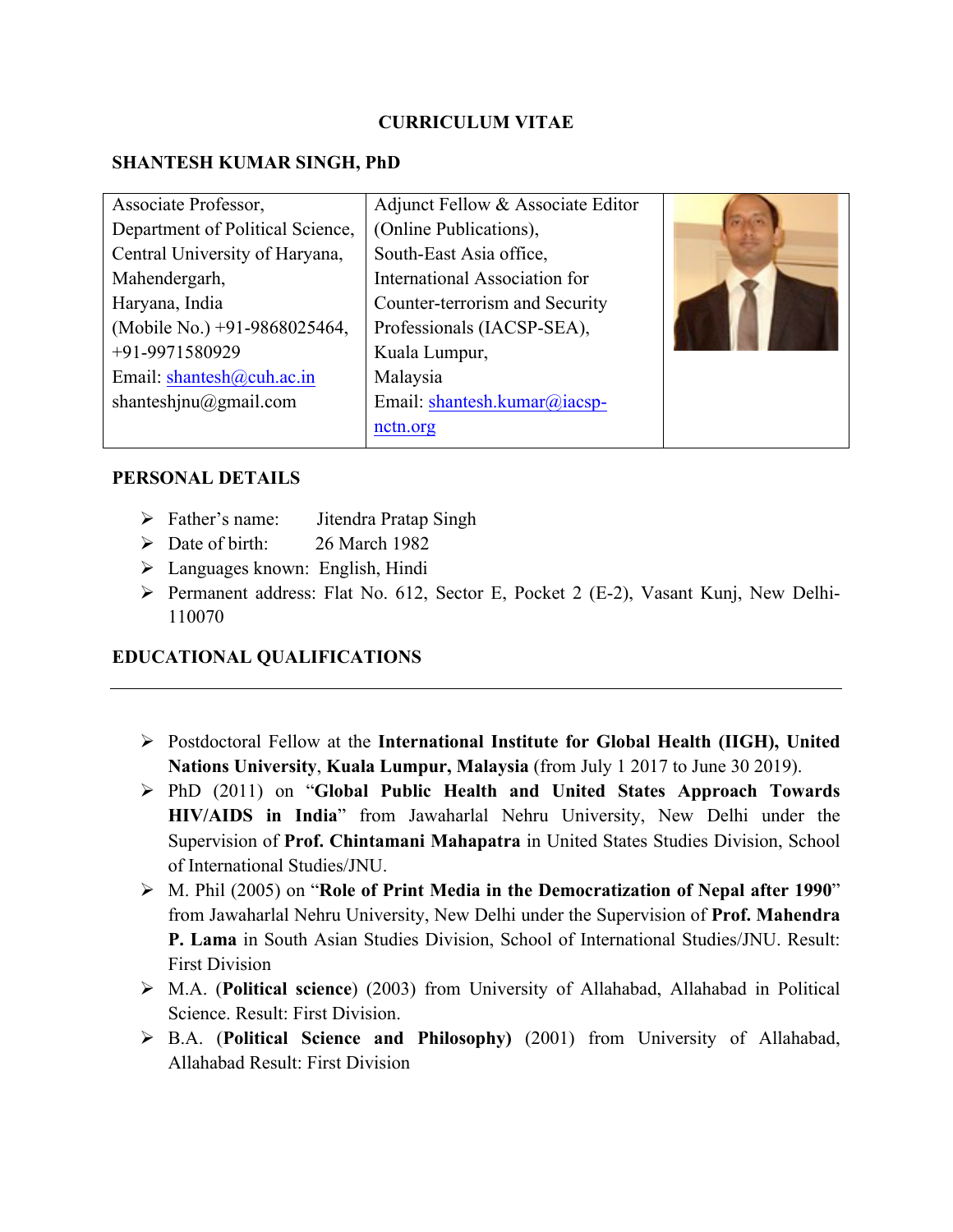#### **OTHER COURSES**

- Ø Successfully completed online course on "**UN Prevention of Harassment, Sexual Harassment and Abuse of Authority in the Workplace**", UN Staff College, United Nations.
- Ø Successfully completed online course on "**Prevention of Sexual Exploitation and Abuse by UN Personnel**", UN Staff College, United Nations.

## **WORKSHOP/ORIENTATION AND REFRESHER**

- Ø Successfully attended two weeks **BIARI programme** organized by Watson Institute of International Relations, Brown University, Rhodes, RI, USA, held between 3<sup>rd</sup> June to  $17<sup>th</sup>$  June 2017.
- Ø Successfully completed three weeks Orientation course at **HRDC, JNU**, New Delhi in Nov-Dec. 2015.
- Ø Successfully completed three weeks' Interdisciplinary refresher course on Women's Studies at **HRDC, JNU**, New Delhi in Nov-Dec. 2016.

## **PROJECT/S**

- Ø Have been a Principal Investigator of Indian Council for Social Science Research (ICSSR) sponsored major project entitled "**A Critical Study of United States Fight Against HIV/AIDS in India"** at Shaheed Bhagat Singh College, University of Delhi, Delhi, India (Submitted).
- Ø Worked as a Postdoctoral fellow under the research project entitled **"Governance for Global Health",** International Institute for Global Health, United Nations University, Kuala Lumpur, Malaysia (Completed).

## **FELLOWSHIP'S/AWARDS/OTHER ACHIEVEMENTS**

- Ø Worked as a **Postdoctoral Fellow** at the **International Institute for Global Health (IIGH), United Nations University**, **Kuala Lumpur, Malaysia** (July 2017 to June 2019).
- Ø **Dr. Radhakrishnan Postdoctoral Fellowship** (DRKPDF), University Grant Commission in 2015 (**Could not avail**).
- Ø **Postdoctoral Fellowship by ICSSR**, New Delhi, India in 2013 **(Could not avail).**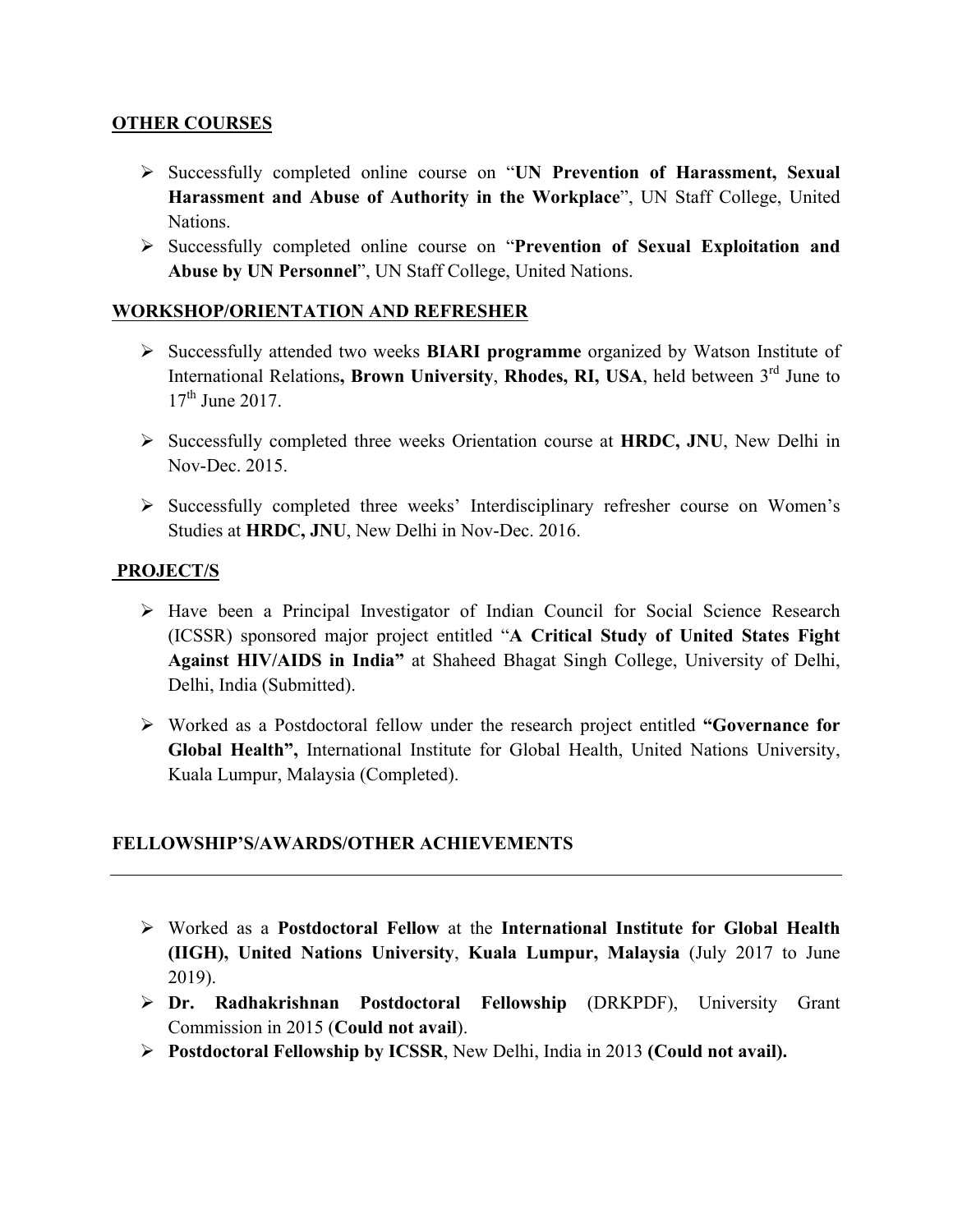- Ø Qualified UGC/ NET Examination for Lectureship in June and December 2003 and qualified **UGC/ NET/ JRF in June 2004**, in **Political Science**
- Ø Qualified **UGC/NET/JRF** Examination in **Human Rights and Duties** in June, 2006.
- Ø Recommended for **Senior Research Fellowship (SRF)** by UGC for successful completion of two years in research as JRF at JNU in 2009.
- Ø Qualified **UGC/NET** Examination in **Women's Studies** in December 2007.
- Ø Have been awarded JNU and ICSSR sponsored field study trip to visit at **Washington DC in Mar-April 2011 at Advanced School of International Studies/Johns Hopkins University, National Institutes of Health, Maryland University and Library of Congress**, which have been completed very well.

## **RESEARCH/TEACHING EXPERIENCE**

- Ø Working as an Associate Professor in the Department of Political Science at Central University of Haryana, Mahendergarh, Haryana, from  $13<sup>th</sup>$  Feb 2020 to till date.
- Ø Worked as an Assistant professor on regular basis in the Department of Political Science at Shaheed Bhagat Singh College, University of Delhi, New Delhi, from 18<sup>th</sup> August 2015 to  $13^{th}$  Feb 2020.
- Ø **Worked as a guest faculty in the Centre for Canadian, US and Latin American Studies, School of International Studies, Jawaharlal Nehru University (CCUS&LAS/JNU), New Delhi from 5th January 2017 to June 2017**.
- Ø Worked as an Ad-hoc Assistant Professor in the Department of **Political Science** at Shaheed Bhagat Singh College, **University of Delhi**, New Delhi, from 1<sup>st</sup> September 2009 to  $17^{th}$  August 2015.
- Ø Worked as a Guest Assistant Professor in the Department of **Political Science (Postgraduate students)** at Non-Collegiate Women's Education Board at **University of Delhi**, New Delhi, from August 2010 to June 2017.
- Ø Worked as an Ad-hoc Assistant Professor in the Department of **Political Science** at Satyawati College, **University of Delhi**, New Delhi, from 4<sup>th</sup> November 2008 to 31<sup>st</sup> August 2009.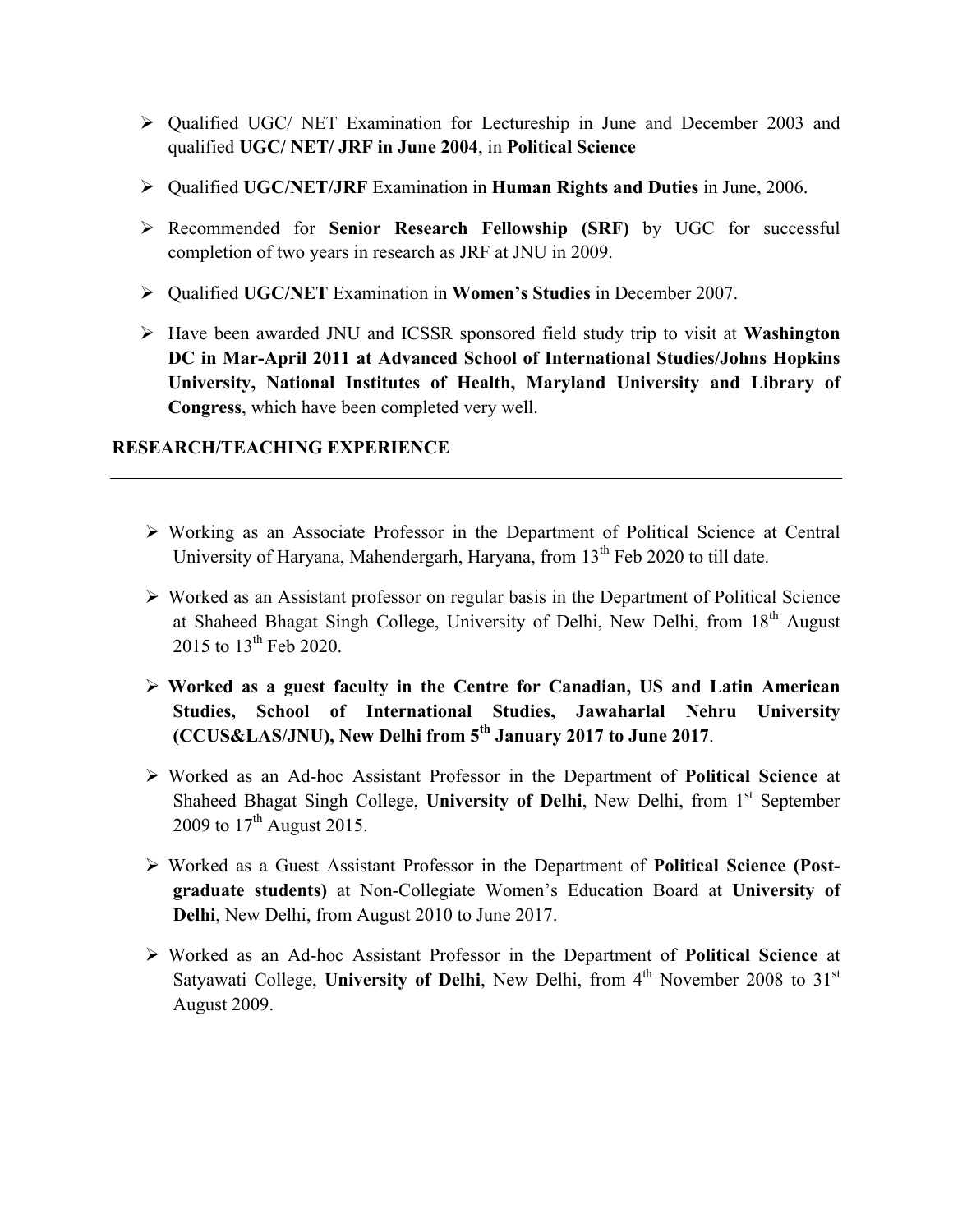# **Courses Taught:**

| M. Phil       | US Policy towards the Asia-Pacific Region (@JNU)                           |                                               |  |  |  |
|---------------|----------------------------------------------------------------------------|-----------------------------------------------|--|--|--|
| Postgraduate  | M. A. (IR/Political Science)                                               |                                               |  |  |  |
|               | 1. Foreign Policy of the United States since the Second World War $(QJNU)$ |                                               |  |  |  |
|               | 2. Key Texts in Political Philosophy (@NCWEB-DU)                           |                                               |  |  |  |
|               | 3. Themes in Indian Political Thought (@NCWEB-DU)                          |                                               |  |  |  |
|               | 4. Themes in World Politics and International Political Economy (@NCWEB-   |                                               |  |  |  |
|               | DU                                                                         |                                               |  |  |  |
|               | 5. South Asia and the World (@NCWEB-DU)                                    |                                               |  |  |  |
|               | 6. Contemporary Issues in World Politics @CUH                              |                                               |  |  |  |
| Undergraduate | <b>B. A. (Honours)</b>                                                     | <b>B. A.</b> (Programme)                      |  |  |  |
|               | 1. Understanding Political Theory                                          | 1. Introduction<br>Political<br>to            |  |  |  |
|               | 2. Constitutional Government<br>and                                        | Theory                                        |  |  |  |
|               | Democracy in India                                                         | Indian<br>2 <sub>1</sub><br>Government<br>and |  |  |  |
|               | 3. Political Processes and Institutions                                    | Politics                                      |  |  |  |
|               | in Comparative Perspective                                                 | 3. Comparative Government and                 |  |  |  |
|               | 4. Governance: Issues and Challenges                                       | Politics                                      |  |  |  |
|               | <b>Nations</b><br>Global<br>5. United<br>and                               | 4. Introduction to International              |  |  |  |
|               | Conflicts                                                                  | Relations                                     |  |  |  |
|               | 6. Citizenship in a Globalizing World                                      | Understanding Globalization<br>5.             |  |  |  |
|               | 7.India's Foreign<br>Policy<br>in<br>a                                     | Reading Gandhi<br>6.                          |  |  |  |
|               | Globalizing world                                                          | Human Rights Gender and<br>7.                 |  |  |  |
|               |                                                                            | Environment                                   |  |  |  |

## **ADMINISTRATIVE/ORGANISATIONAL EXPERIENCE**

- Ø Have been Convener, **National Service Scheme** at the Shaheed Bhagat Singh College, University of Delhi, in the Academic Session of 2016-17.
- Ø Have been Convener, **Anti-Smoking Committee,** at the Shaheed Bhagat Singh College, University of Delhi, in the Academic Session of 2016-17.
- Ø Have been Convener**, Organising Committee, National Seminar**, entitled "Changing Dynamics of India's Foreign Policy under Modi's Regime", held on 24-25 Oct. 2016 at JNU, New Delhi.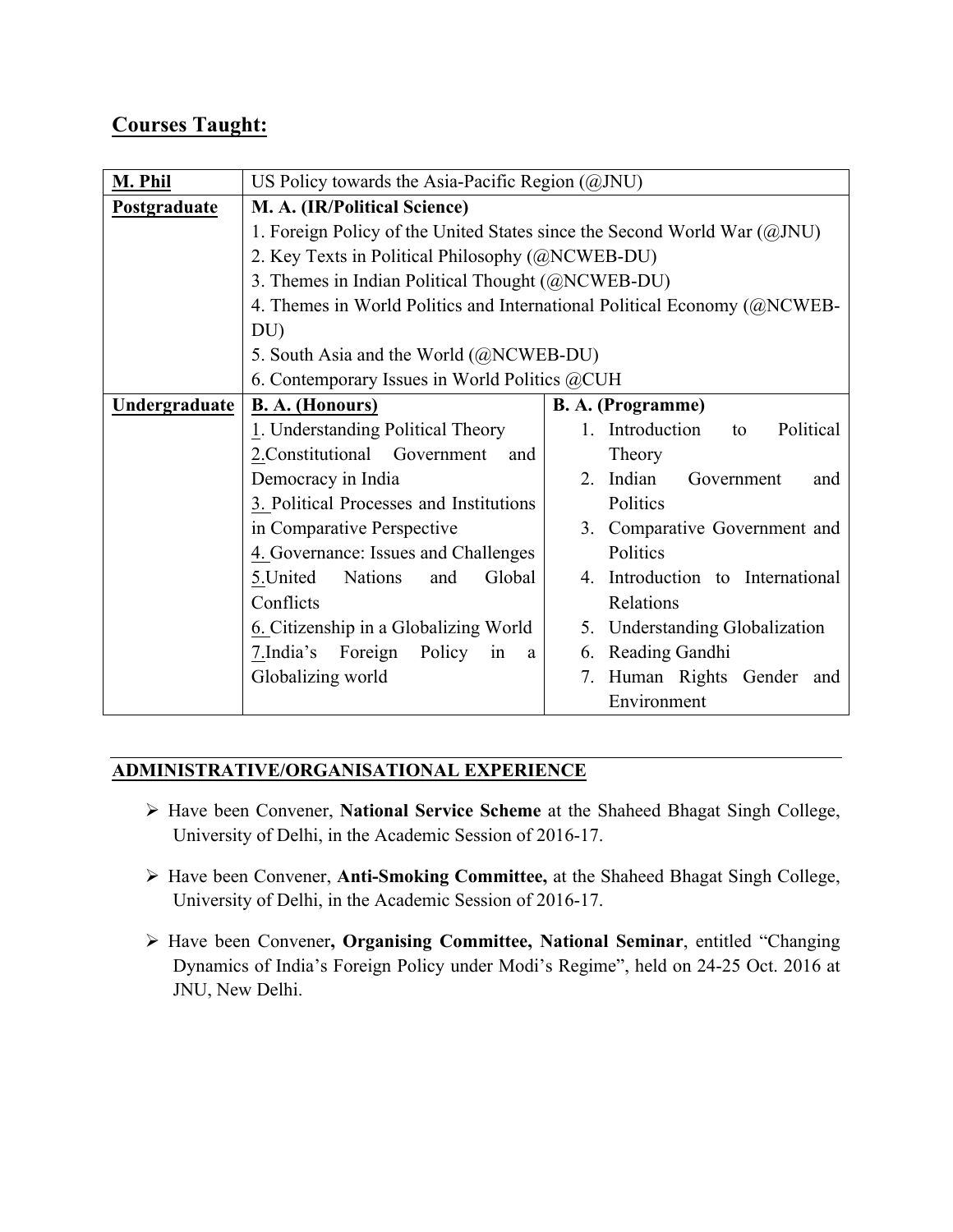## **Member(ship)/Expert in Committees**

- Ø Have been Expert Member of Consultation and Editing Committee of Commission for Scientific and Technical Terminology (CSTT), Ministry of Human Resource Development, Govt. of India.
- Ø Have been Member of Departmental Finance Committee of Department of Political Science, Shaheed Bhagat Singh College, University of Delhi.
- Ø Lifetime Membership of Indian Political Science Association (IPSA), Meerut, India.
- Ø Lifetime Membership of Indian Public Policy Network (IPPN), Bhubaneswar, Odisha.
- Ø Membership of International Political Science Association (IPSA), Canada for two years from 2018 to 2020, Montreal, Canada.
- Ø Sponsored Membership of Academic Council of United Nations System (ACUNS), Waterloo, Canada.
- Ø Lifetime Membership of Association for Politics and Life Sciences, Augusta, USA.
- Ø Sponsored Membership of Mid-West Political Science Association, Chicago, USA.

## **PAPER PRESENTATION/CONFERENCE PARTICIPATION International:**

- Ø Presented a paper entitled "**Health in India's Foreign Policy: Goals and Motivations**", in an International Conference at Brisbane, Australia, organized by International Political Science Association and Australian Political Science Association during 21<sup>st</sup> July to  $25^{th}$  July 2018.
- Ø Presented a paper on "**Achieving Health Specific SDG's through Youth Participation: In the Special Reference to India's National Health Policy-2017**", in an International Conference, at Sriperumbudur, Chennai, Tamil Nadu, India, organized by RGNIYD, during  $24^{\text{th}}$  July 2018 to  $27^{\text{th}}$  July 2018.
- Ø Presented a paper entitled "**Youth as Partner in Implementing SDGs; Malaysia Perspective**", as an invited Malaysian delegate in an International Conference at Sriperumbudur, Tamil Nadu, India, organized by RGNIYD, during  $24<sup>th</sup>$  July 2018 to  $27<sup>th</sup>$ July 2018.
- Ø Have been invited as an IIGH expert to speak on "**The 2030 Agenda for Sustainable Development Goals and the Public Health Approach to Youth Violence Prevention**", in an International Conference entitled "Youth, Violence and Extremism", at Melaka, Malaysia, organized by World Youth Foundation, during  $30<sup>th</sup>$  July to  $3<sup>rd</sup>$ August 2018.
- Ø Presented (In-absentia) a paper entitled "**Health as an Instrument of Foreign Policy: Study of Indo-Pacific Region**", as an invited speaker in an International Conference at New Delhi, Delhi, India, organized by CCUS&LAS/SIS, JNU and Kalinga Institute of Indo-Pacific Studies, during  $14<sup>th</sup>$  July 2018 to  $15<sup>th</sup>$  July 2018.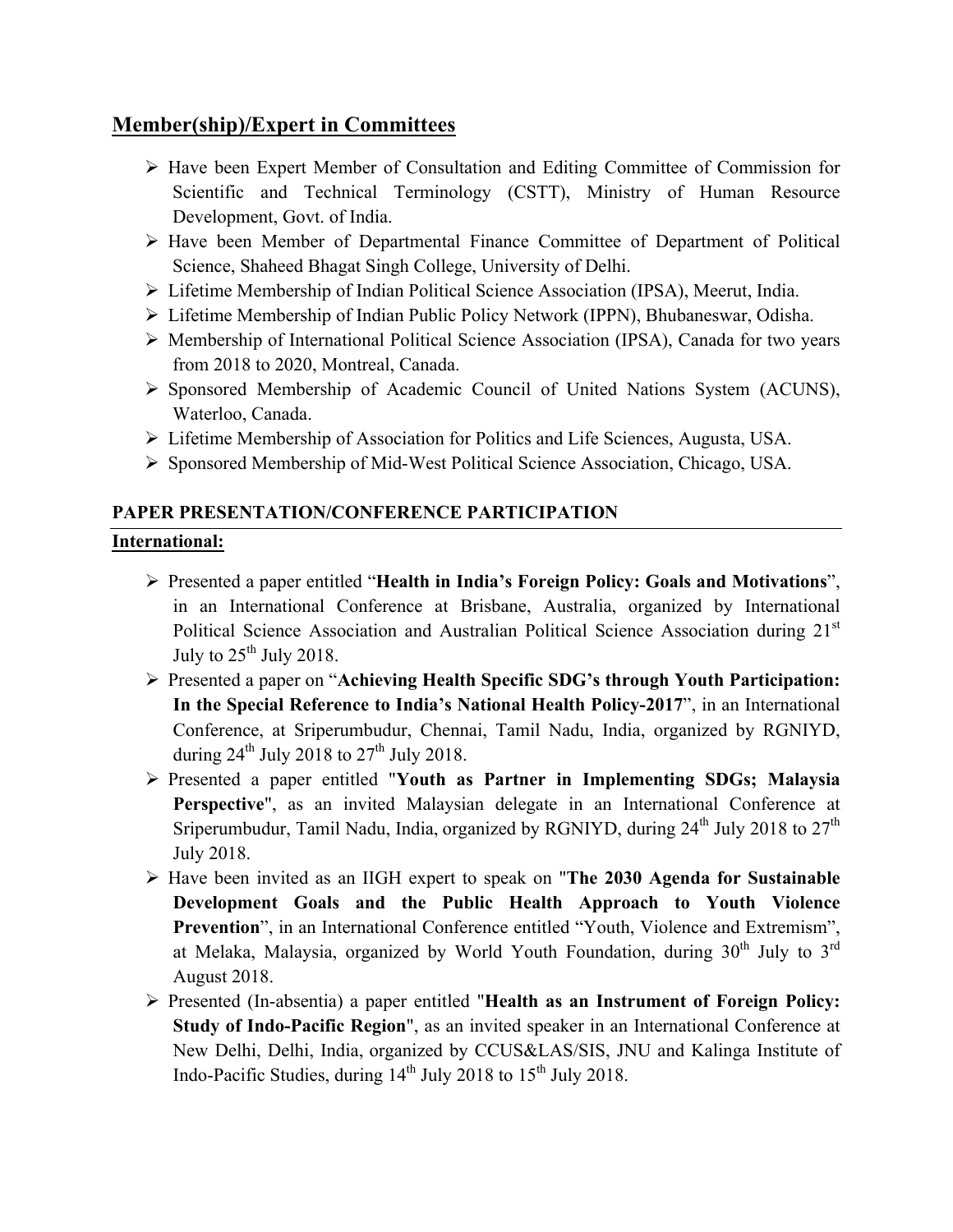- Ø Presented a paper entitled "**"International Migration, Health and Globalisation**" in an International Conference on "Transnationalism, Culture and Diaspora in the Era of Globalisation" organized by the Centre for Study of Diaspora Studies, Central University of Gujarat, Gandhinagar, India, held between 21st to 23rd February 2018.
- Ø Presented a paper in an International Seminar on "**Peace Through Health in Post-Conflict Settings: A Case Study of Afghanistan**" Organised by EADI at Bergen City, **Norway** between in 20<sup>th</sup> August 2017 to 23 August 2017.
- Ø Presented a paper in an International Seminar on "Emerging Policy of **Global Health and Health Security in Post-Conflict Systems: A Critical Study**" Organised by WISC at Taiwan National University, **Taiwan** in 1-3 April 2017.
- Ø Presented a paper in an International Seminar on "**National Security, Infectious Diseases and Globalisation**" Organised by WISC at Taiwan National University, **Taiwan** in 1-3 April 2017.
- Ø Presented a paper in an International Seminar on "**Global Health Governance in Post-Conflict Systems: A Critical Study**" at **Taichung**, Taiwan in May 2016.
- Ø Presented a paper in an International Seminar on "**Gandhiji's Contribution to Indian National Movement: An Analysis**", on 09<sup>th</sup> Feb. 2013 at RRPG College, Amethi, UP, India.
- Ø Presented a paper in an International Seminar on "**Interconnectedness of Civil Society and Globalisation in the age of 21st Century**" on 21st March 2012 at University of Allahabad, India.

## **National:**

- Ø Presented a paper entitled "**Pt. Deen Dayal Upadhyay's Ideas on Foreign Policy: An Assessment**" in an interdisciplinary conference on "Pandit Deen Dayal Upadhyay: Vision and Mission" organized by Maharaja Agrasen College, University of Delhi, Delhi, India, between January 5-6, 2018.
- Ø Presented a paper in a National Seminar on "**Global effort in ensuring India's Health Security in the age of Globalisation**" on 29th Dec 2011 in Indian Political Science Association (IPSA) Conference at Lucknow University, Lucknow, India.
- Ø Presented a Paper in a National Seminar on "**Media and Democracy: An Analysis of Changing nature of India's Electronic Media**", at Delhi College of Arts and Commerce, University of Delhi, in March 2011.
- Ø Presented a Paper in a National seminar on "**FMCT AND Nuclear Non-Proliferation efforts in South Asia**", at PGDAV College, Titlagarh, Odisha, India in February 2011.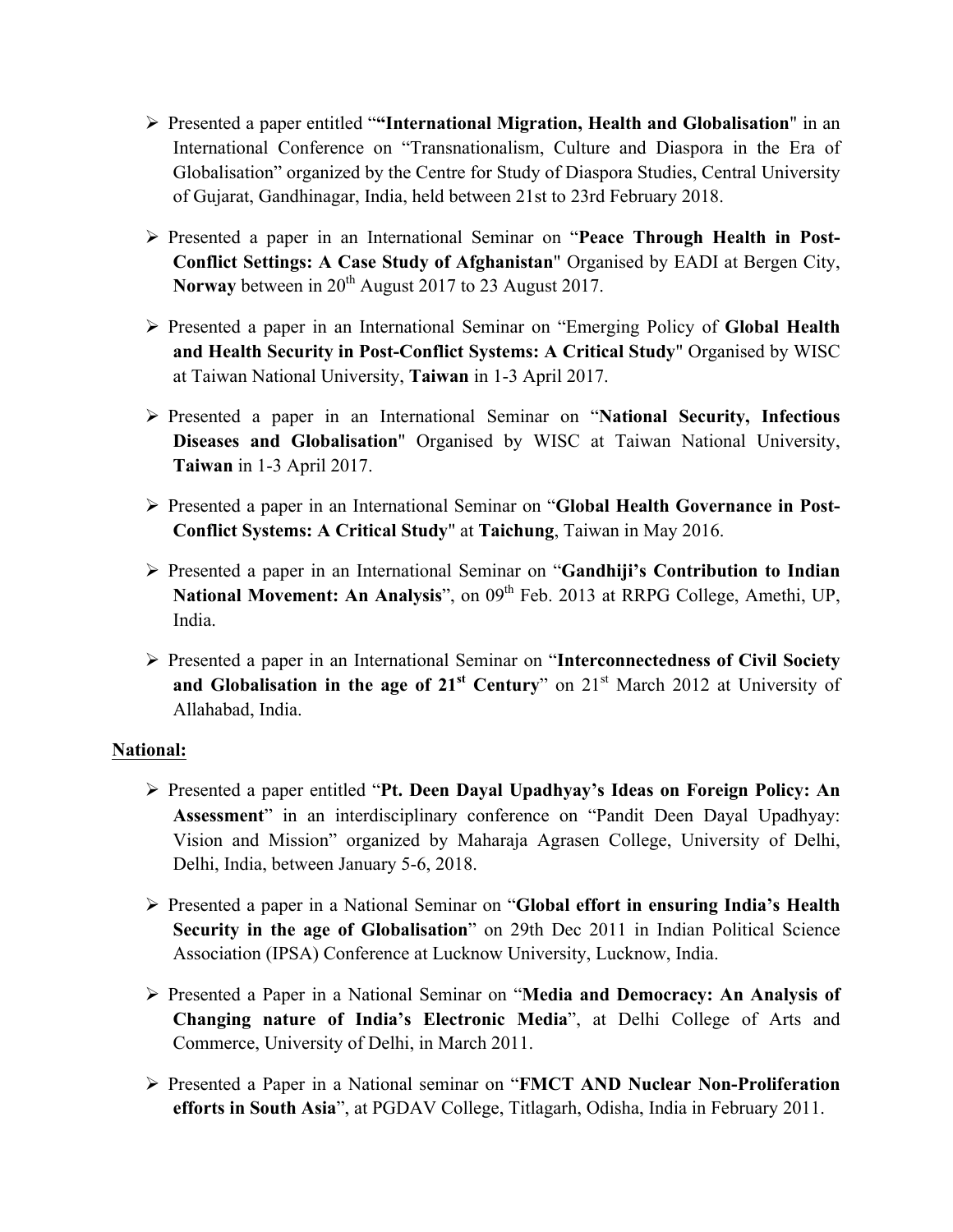- Ø Participated in an International Seminar at India International Centre on "**America and Asia: Perspectives on Peace, Security and Development**", organized by JNU, American Centre and MEA on 9-10 March 2011.
- Ø Participated in an International Seminar at University of Delhi, organized by Gandhi Bhawan on "**Hind Swaraj: 100 Years and After**", from 11 February to 13 February 2009.
- Ø Participated in a National Seminar at JNU, organized by Centre for United States Studies on "**Emerging Role of US in South Asia**", on 31 March 2009.
- $\triangleright$  Participated in a workshop at University of Delhi organized by Institute of Life Long Learning, on 13-14 May 2009.

#### **PUBLICATIONS**:

#### **Books (Authored/Edited):**

- Ø Editing a book entitled **"Rising Security Concerns in India: Problems and Prospects",**  Under Review by Sage India, 2020. (Forthcoming).
- Ø Edited a book entitled "**India's Foreign Policy: Continuity with Difference under Modi Government**", Manak Publications Pvt. Ltd, New Delhi, India, 2017**. ISBN No. 9789378314391.**
- Ø Authored a book (In Hindi) entitled "**Nepal me Loktantra aur Print Media (1990 ke Pashchat) (Democracy and Print Media in Nepal since 1990)"**, Sahitya Sanchay Publications, Delhi, India, 2017. **ISBN No. 978-93-82597-67-4.**
- Ø Co-authored a book (In Hindi) entitled **"Bharat-Nepal Sambandh: Badalte Paridrishya Mein (India-Nepal Relations: In Changing Scenario)**", Sahitya Sanchay Publications, Delhi, India, 2017. **ISBN NO. 978-93-82597-66-7**.
- Ø **Co-edited a book entitled "Political Processes in India**", Scholar Tech Press, New Delhi, India, 2016. **ISBN No. 978-93-82209-97-3.**
- Ø Authored a book on "**Emerging United States Policy of Global Public Health: A Case Study of US Approach to HIV/AIDS in India**", Manak Publications Pvt. Ltd., New Delhi, India, 2014. **ISBN NO. 978-937831-350-9.**
- Ø Edited a text book entitled **"Understanding Globalisation**", Manak Publications Pvt. Ltd, New Delhi, India, 2018, **ISBN, No. 978-93-7831-460-5**.
- Ø Co-edited a text book entitled "**Introduction of International Relations**", Manak Publications Pvt. Ltd, New Delhi, India, 2018, **ISBN, No. 978-93-7831-461-2**.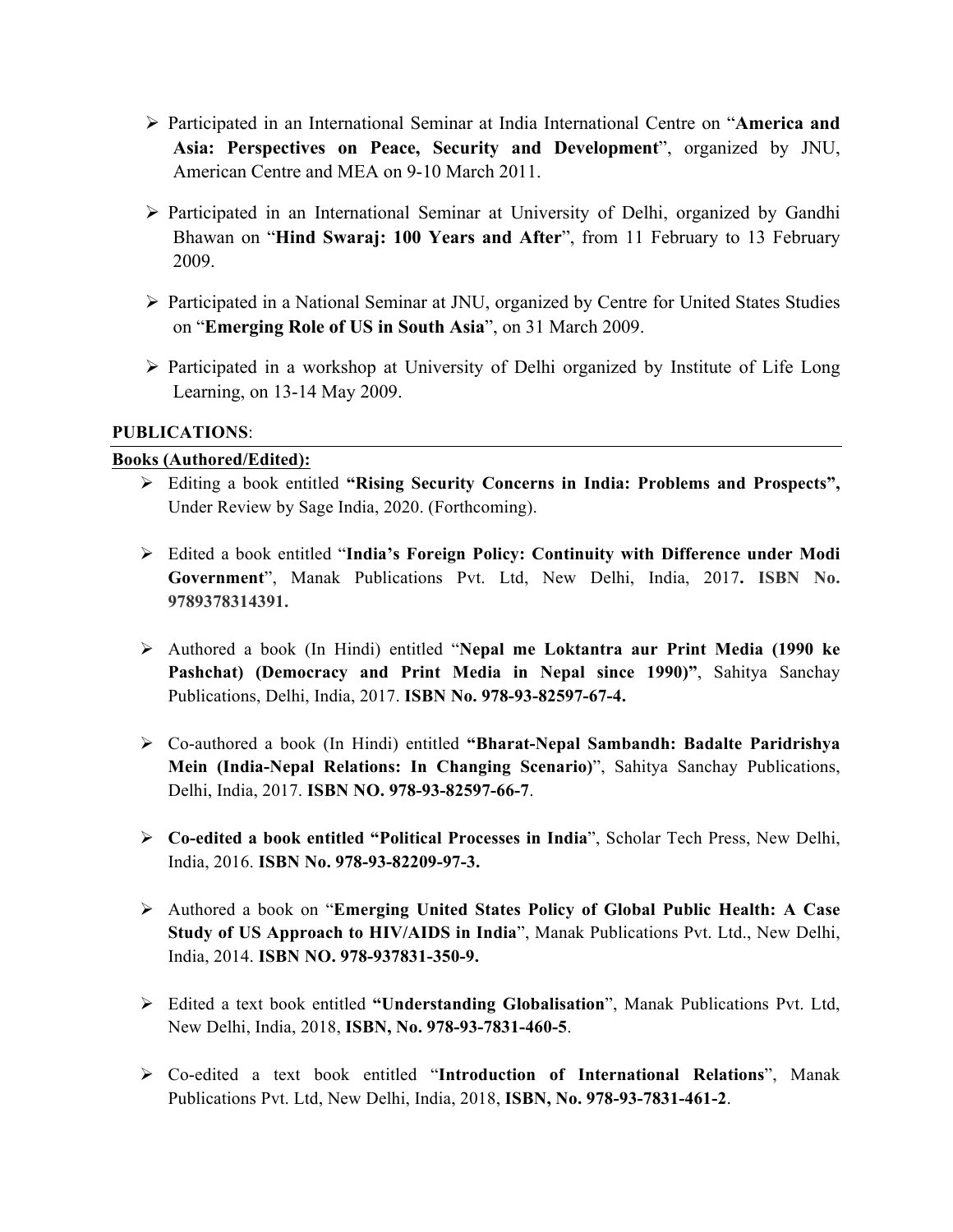#### **Papers in Books (ed.):**

- Ø Co-authored (First author) a chapter entitled "**Health in foreign Policy: A Study of Indo-Pacific Region",** in Prof. Chintamani Mahapatra (ed.), "**Rise of the Indo-Pacific: Perspectives, Dimensions and Challenges**", Jointly Published by Pentagon Press LLP and Indian Council of Social Science Research, New Delhi, India, 2019.**ISBN-978-93-8661887-0**
- Ø Co-authored (First author) a chapter entitled "**Uniform Civil Code: A Constitutional Exploration",** in Prof. Shri Prakash Singh (ed.), "**Politics for a New India: A Nationalistic Perspective**", Rupa Publications, New Delhi, India, 2018. **ISBN-10: 8129151618**.
- Ø Co-authored (Second author) a chapter entitled "**M. K. Gandhi: Swaraj**", in Pravin Kumar Jha (ed.), "Modern Indian Political Thought", New Age Publications, New Delhi, India, 2017. ISBN-10: 9789383181299.
- Ø Authored (Sole) a chapter entitled **"Health Security and India's Foreign Policy: As an Opportunity to Advance National Interest",** in Shantesh Kumar Singh (ed.) "India's Foreign Policy/: Continuity with Difference under Modi Regime", Manak Publications Pvt. Ltd., New Delhi, India, 2014. **ISBN No. 9789378314391.**
- Ø Authored (Sole author) a chapter entitled "**United States Unconventional Security Policy towards India: A Case Study of Health Security Issues**", in Dr. Amulya Tripathy (ed.) "Post 9/11 United States-India Relations towards an Active Engagements", Reference Publication, New Delhi, 2013. **ISBN NO. 978-81-8405-080-6.**
- Ø Authored (Sole) a chapter entitled "**FMCT Negotiations: Implications for South Asia"**, in Dr. Amulya Tripathy (ed.) "U.S. Non-Proliferation Policy toward South Asia: Issues and Challenges", Reference Publication, New Delhi, 2012.**ISBN NO.978-81-8405-078-3.**
- Ø Co-authored a chapter entitled "**Human Relations Theory",** in Pravin K. Jha (ed.), "Public Administration", Scholar Tech Press, 2014. **ISBN No. 978-93-82209-77-5**.
- Ø Co-authored (First author) a chapter entitled "**Gandhi and Mass Mobilisation: Non**-Cooperation**, Civil-Disobedience and Quit India Movement",** Pravin K. Jha (ed.), "Nationalism in India", Scholar Tech Press, 2014. **ISBN No. 978-93-82209-52-2**.
- Ø Co-authored (Second author) a chapter entitled "**Bhartiya Rajniti mein Sampradayvad**" in Pravin K. Jha and Pankaj K. Jha (ed.), "Bharat Mein Rashtravad (Nationalism in India)", Scholar Tech Press, 2014. **ISBN No. 978-93-82209-41-6**.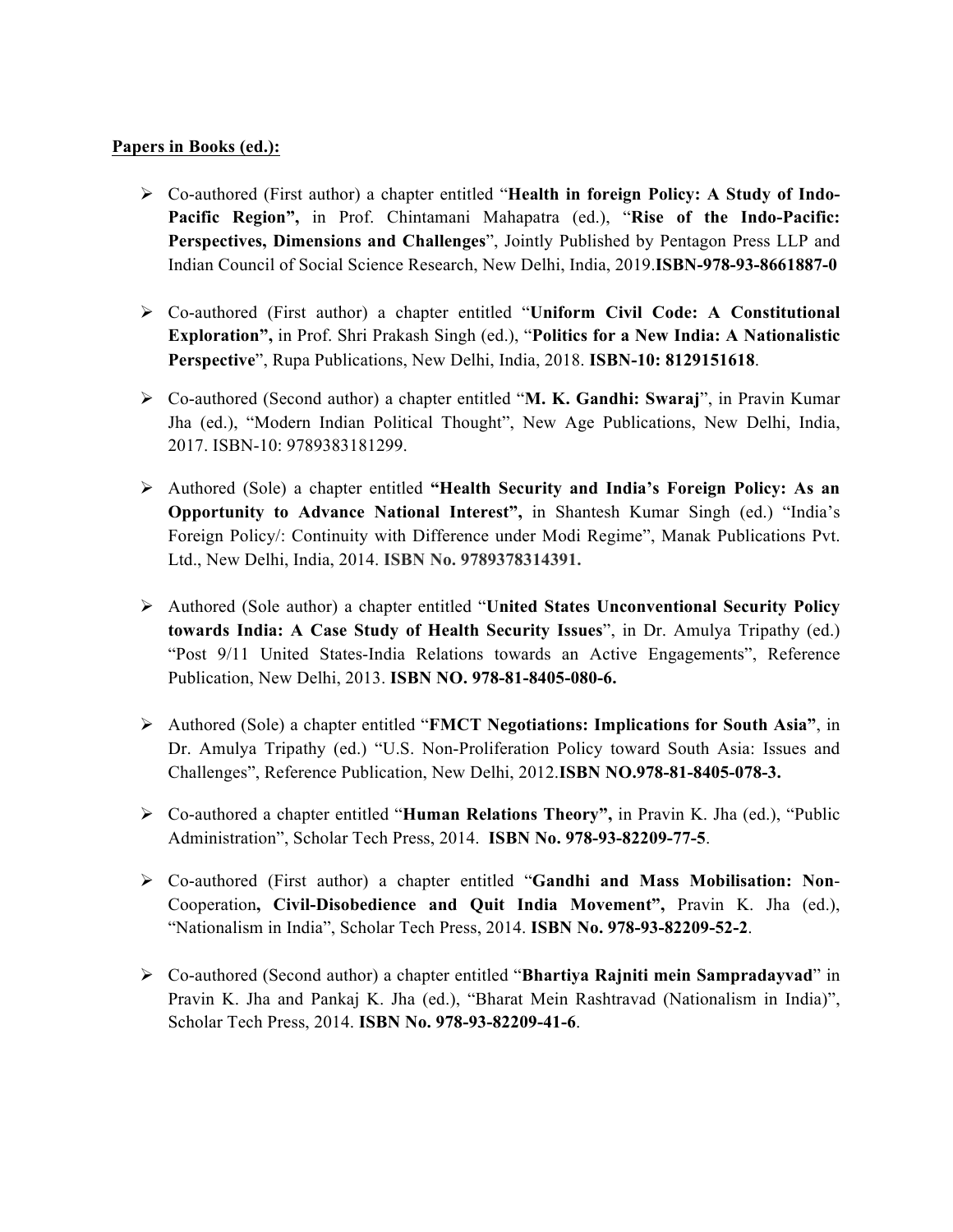- Ø Co-authored (Second) a chapter entitled "**Early Indian Responses",** in Pravin Jha (ed.) "Political Science (Hon.): Semester-I" University of Delhi, Pearson Publication, New Delhi, 2012. **ISBN NO. 9788131771693.**
- Ø Co-authored (First author) a chapter entitled "**Security Laws**", in Pravin Jha (ed.) "Political Science (Hon.): Semester-I" University of Delhi, Pearson Publication, New Delhi, 2012. **ISBN NO. 9788131771693.**
- Ø Co-authored (Third author) a chapter entitled "**Ideological Discourse in Indian National Movement and Its Political Legacies**", in Pravin Jha (ed.) "Indian Politics in Comparative Perspective", University of Delhi, Pearson Publication, New Delhi, 2012. **ISBN NO. 9788131771686.**

|  | <b>Articles in Journals: (Selected)</b> |
|--|-----------------------------------------|
|  |                                         |

| Sl. No.        | Title with<br>page no.                                                               | Journal                                                                                               | <b>ISSN/ISBN</b><br>No. | Whether<br>Peer<br>Reviewed,<br>Impact<br>factor, if any | NO. of<br>$Co-$<br>authors | Whether<br>you are<br>the main<br>author |
|----------------|--------------------------------------------------------------------------------------|-------------------------------------------------------------------------------------------------------|-------------------------|----------------------------------------------------------|----------------------------|------------------------------------------|
| 1.             | Bharat ka<br>Padoshi Desho<br>ke Sath<br>Videsh Niti:<br>Vartman<br>Sandarbh<br>Mein | Gyan Garima<br>Sindhu, Issue<br>58- Rajniti<br>Visheshank,<br><b>UGC</b> Care<br>Journal No.<br>41285 | 2321-0443               | Yes                                                      | One                        | Yes                                      |
| 2.             | Sandharaniy<br>Vikas aur<br>Gnadhi<br>Darshan                                        | Gyan Garima<br>Sindhu, Issue<br>58-Rajniti<br>Visheshank,<br><b>UGC</b> Care<br>Journal No.<br>41285  | 2321-0443               | Yes                                                      | One                        | Yes                                      |
| 3 <sub>1</sub> | Assistance<br>from Abroad<br>in Ensuring<br>India's Health<br>Security               | World Focus,<br>November-Dec.,<br>2011, (UGC<br>approved<br>Journal No.                               | ISSN: 2230-<br>8458     | Peer<br>Reviewed                                         | N <sub>o</sub>             | Yes                                      |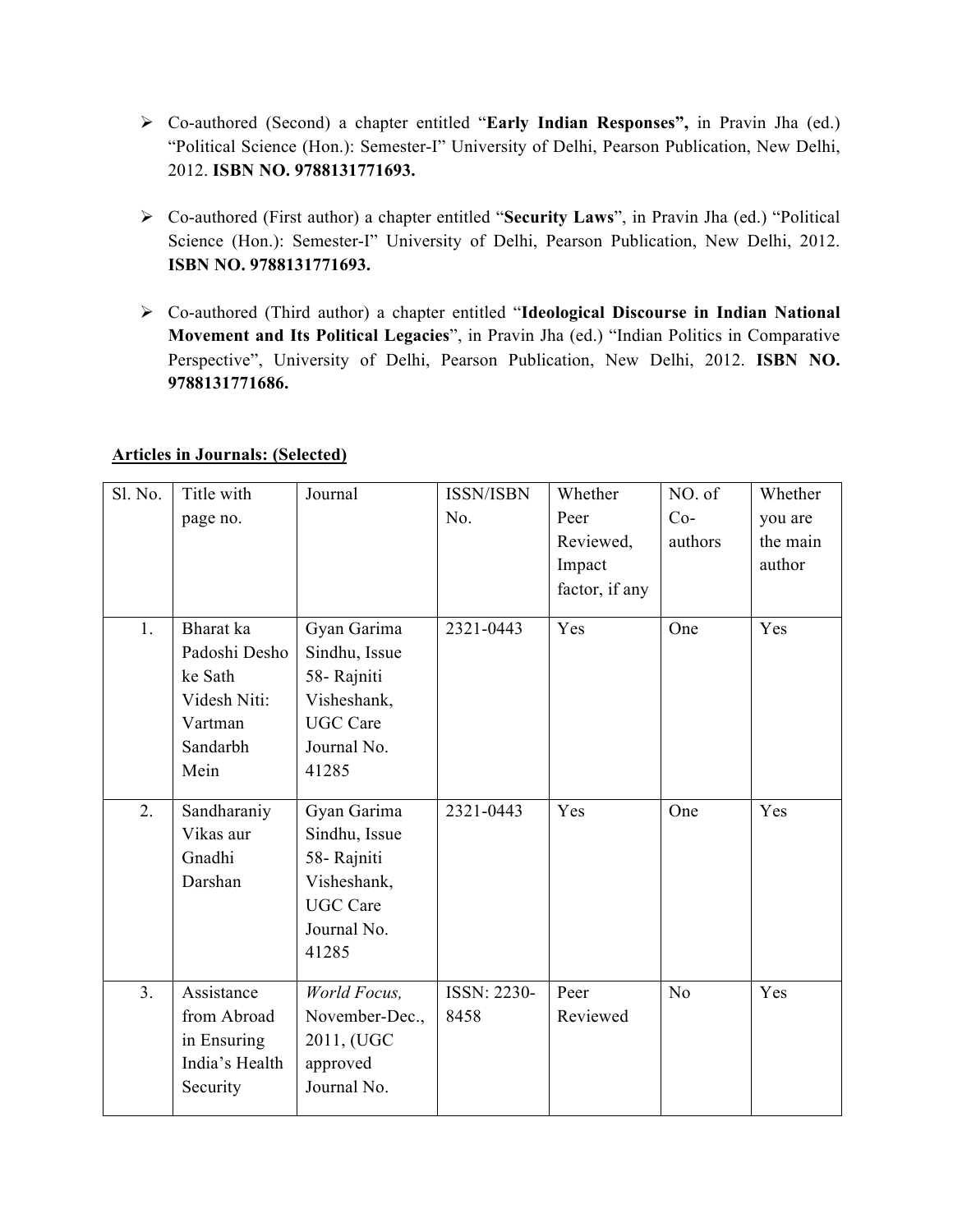|    |                                                                                     | 48328)                                                                                                         |                     |          |                |                |
|----|-------------------------------------------------------------------------------------|----------------------------------------------------------------------------------------------------------------|---------------------|----------|----------------|----------------|
| 4. | Economic<br>Dimension of<br>Indo-US<br>Cooperation:<br>Health<br>Security<br>Issues | World Focus,<br>April, 2015,<br>(UGC approved<br>Journal No.<br>48328)                                         | ISSN: 2230-<br>8458 | Refereed | N <sub>o</sub> | Yes            |
| 5. | India-Nepal<br>Relations: A<br>Review                                               | World Focus,<br>December, 2016,<br>(UGC approved<br>Journal No.<br>48328)                                      | ISSN: 2230-<br>8458 | Refereed | One            | N <sub>o</sub> |
| 6. | Infectious<br>Diseases,<br>National<br>Security and<br>Globalisation                | World Affairs:<br>The Journal of<br>International<br>Issues, Vol. 23,<br>No. 1, Spring<br>2019, Jan-<br>March, | ISSN-0971-<br>8052  | Refereed | N <sub>o</sub> | Yes            |
| 7. | HIV/AIDS,<br>Security and<br>the United<br>States of<br>America                     | PDPU Journal of<br>liberal Studies,<br>Vol. 3, Issue 2,<br>July-Dec. 2018                                      | ISSN-2455-<br>9857  | Refereed | One            | Yes            |
| 8. | Global Health<br>Diplomacy                                                          | India Foundation<br>Journal, Sept.<br>Oct. 2017. Vol.<br>V, Issue No. 5                                        | ISSN-2347-<br>1522  | Refereed | N <sub>o</sub> | Yes            |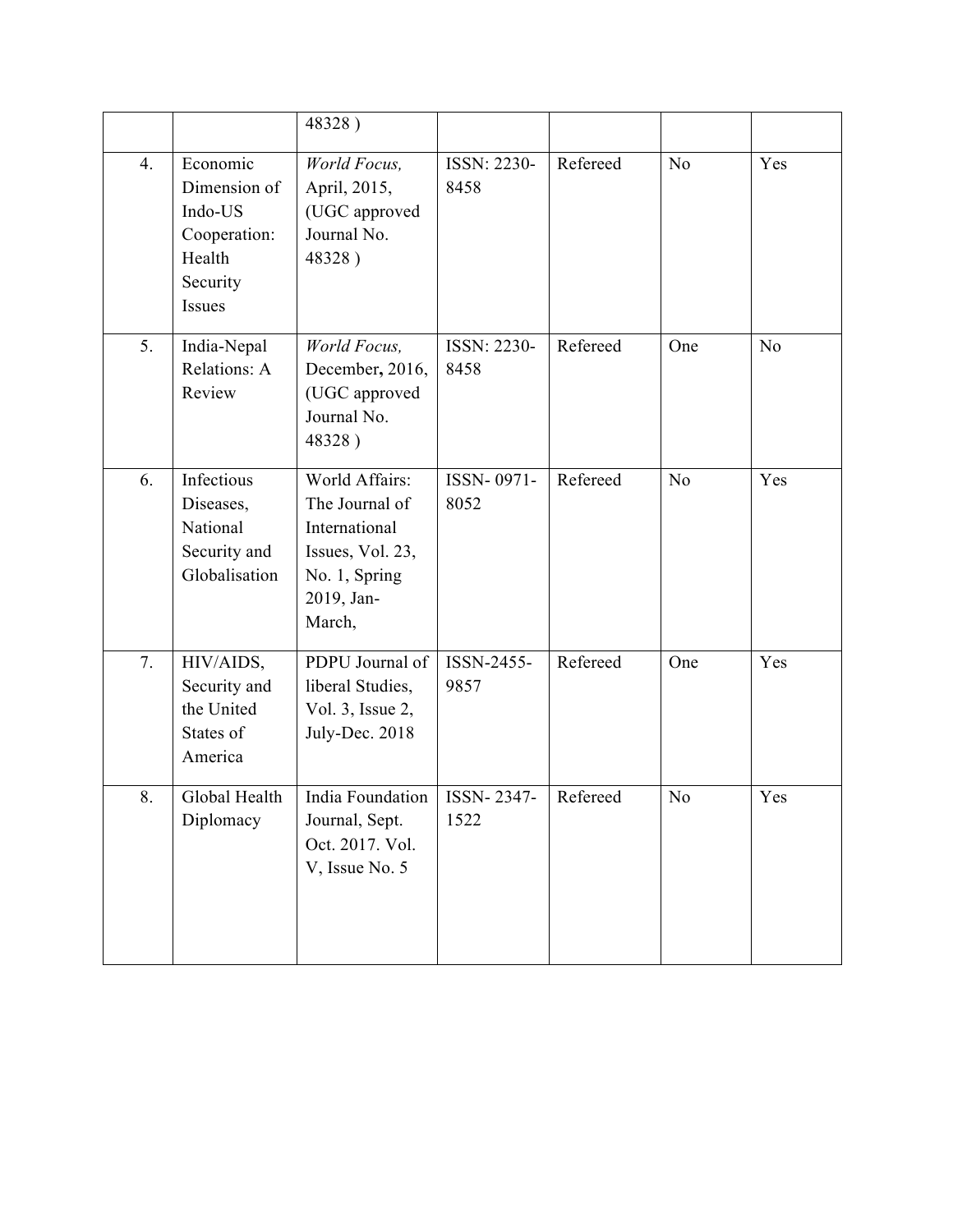| 9. | The Global      | Indian Journal of       | Under-      | Refereed | Yes | Yes |
|----|-----------------|-------------------------|-------------|----------|-----|-----|
|    | Politics of     | Political               | publication |          |     |     |
|    |                 | Science,                |             |          |     |     |
|    | <b>HIV/AIDS</b> | Published by            |             |          |     |     |
|    | and the Role    | <b>Indian Political</b> |             |          |     |     |
|    | of US           | Science                 |             |          |     |     |
|    | Leadership:     | Association,            |             |          |     |     |
|    |                 | Meerut, UP              |             |          |     |     |
|    | from Carter     |                         |             |          |     |     |
|    | to Trump        |                         |             |          |     |     |
|    |                 |                         |             |          |     |     |
|    |                 |                         |             |          |     |     |
|    |                 |                         |             |          |     |     |

#### **Other Publications/Blogs (edit articles/popular opinions):**

.

- Ø Written an edit article entitled **"Disease X; A New Challenge to SDG3",** @Delhi Post Online News Portal, Published on 15.08.2018. URL;https://delhipostnews.com/disease-x-anew-challenge-to-sdg3/.
- Ø Written an edit article entitled **"Ayushman Bharat Scheme: A Major Step Towards Universal Health Coverage**", in Employment News, published by Ministry of Information and Broadcasting, Govt. of India, Volume-17, 28 July- 3 August, 2018. Web URL;http://employmentnews.gov.in/NewEmp/MoreContentNew.aspx?n=Editorial&k=10183
- Ø Written an edit article entitled **"Visit of Nepal Prime Minister to India**", in Employment News, published by Ministry of Information and Broadcasting, Govt. of India, Volume-4, 28 April-4 May, 2018. Web URL;http://employmentnews.gov.in/newemp/MoreContentNew.aspx?n=SpecialContent&k= 259.
- Ø Written a blog entitled "**India's National Health Policy 2017 and 2030 Agenda for Sustainable Development**", for UNU-IIGH Webpage. Web URL; https://iigh.unu.edu/publications/blog/indias-national-health-policy-2017-and-2030-agendafor-sustainable-development.html.
- Ø Written an edit article entitled**, "Growing India-Japan Synergy Strengthening Cultural, Civilisational and Strategic Ties**", in Employment News, Published by Government of India. Web URL; http://employmentnews.gov.in/NewEmp/MoreContentNew.aspx?n=Editorial&k=90.
- Ø Written an article entitled **"डोना&ड ()प के रा.(प/त बनने से भारत पर यह होगा असर",** at Aajtak, Hindi News Channel, New Delhi, November 11, 2016. Web URL; http://aajtak.intoday.in/story/impact-over-india-of-donald-trump-being-president-of-us-1- 896640.html.